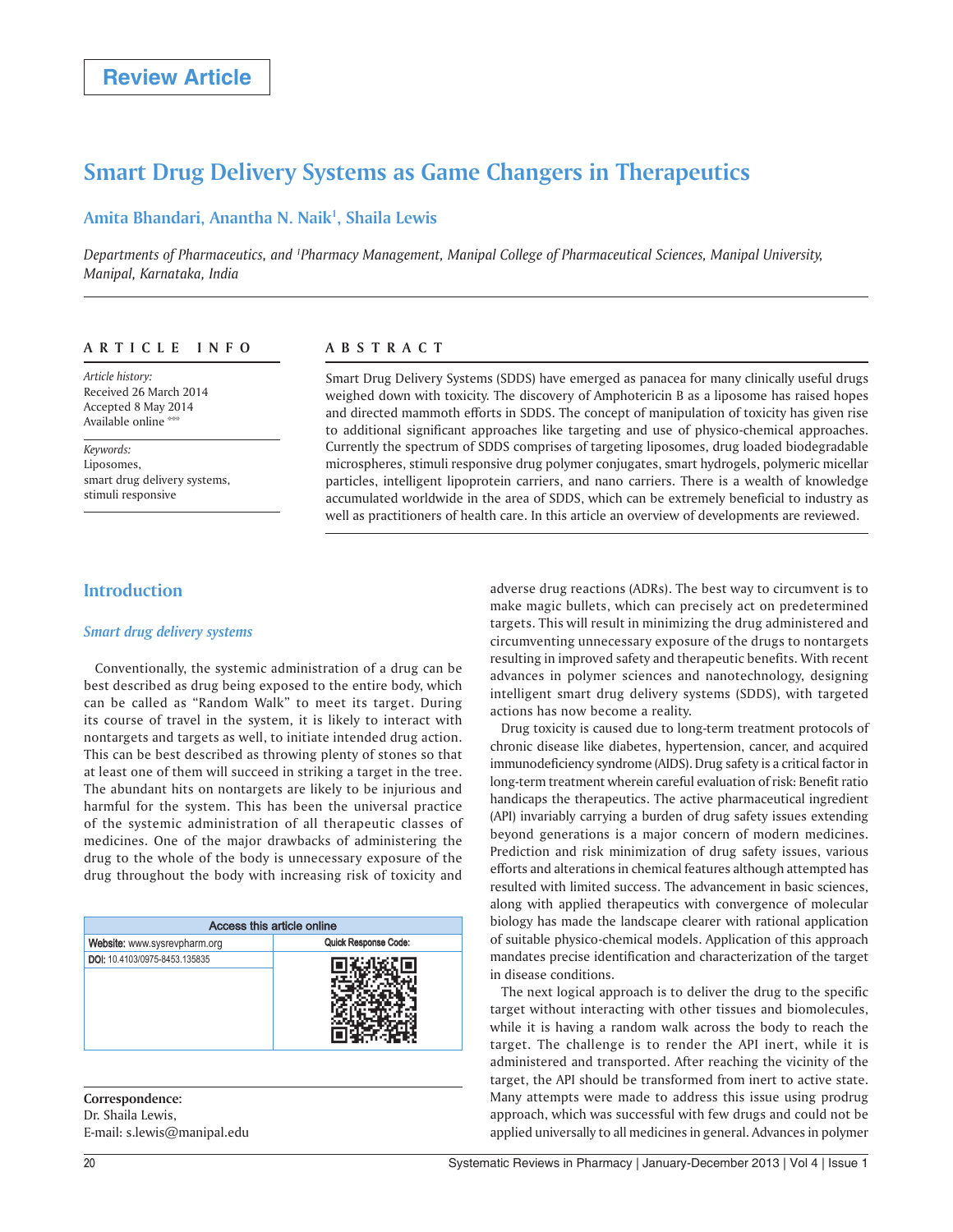## science have been much rewarding as it offers novel polymers, which can be used for making novel drug delivery systems. The polymers are also imbibed with properties like sensitivity to various physicochemical and biological stimuli. The current approach for SDDS uses extensively novel polymers, sensitive to a variety of biological and physicochemical stimuli, a few of such examples are mentioned in Table 1.

An anti-inflammatory drug can be enveloped in a polymer capsule, which is designed to be sensitive to inflammatory mediators like cytokine or leukotriene. These nano/microencapsulated anti-inflammatory SDDS when administered in the organism are distributed across the body. However, the SDDS is programmed to release the API in case it comes across the inflammatory mediators, thereby providing targeted delivery to the inflamed tissue with minimum to negligible toxic/adverse effects.

#### *Advances in SDDS*

SDDS refers to intelligent approaches in formulations technologies, focused on transporting an API from its dosage form to the target site as per the drug safety norms to achieve its intended therapeutic action in the body.<sup>[1]</sup> By taking into consideration both quantity and span of drug residency, it tries to provide logical site-targeting within the system along with facilitation of systemic pharmacokinetics. Conventional drug delivery, in contrast, is not only approached with API chemical modification, such as prodrug, but it also encompasses medical devices or drug-device combination products. These conventional drug delivery systems have been facing failures in precise and effective therapeutic delivery of dosage form with suitable route of administration.[2]

#### **Table 1: Application of smart polymeric materials in drug delivery systems Smart polymeric material Stimuli Induced transitions Applications in drug delivery systems References** Poly (N-isopropyl acrylamide) Temperature Water soluble coils to waterinsoluble globules followed by subsequent collapse of polymer or precipitation from solution or adsorption/desorption Intelligent carriers in a diverse range of applications including thermosensitive doxorubicin magnetic nanoparticles and in separations. Piskin (2004) Gutowska et al. (1992) Hydroxy propyl cellulose **Hydrated swollen state to** dehydrated shrunken state Size-exclusion chromatography Adrados et al. (2001) Poly (acrylic acid) Poly (N, N′- dimethyl amino ethyl methacrylate) pH Compact unionized state to swollen ionized state Colon specific drug delivery. Specifically for delivery of anticancer drugs for treating colon cancer. Qiu and Park (2001) Drug delivery in the stomach for treatment of peptic ulcers, stomach cancer, etc. Poly (N-isopropyl acrylamide) hydrogels containing ferromagnetic material, Ethylene-co-vinyl acetate (EVAc) Magnetic field Reversible collapsing of the hydrogel under the influence of magnetic field Polymer used in the treatment of intercellular hyperthermia. For insulin delivery Takahashi, Sakai, and Mizutani (1997), Creque et al. (1980) Polythiophene gel, Poly (2-hydroxyethyl methacrylate) (PHEMA) Electric field Swelling and deswelling induced by electric field Potential use as small-scale actuators and valves in microsystems application. Administration of propranolol hydrochloride Irvin, Goods, and Whinnery (2001) Dodecyl isocyanate Poly (ethylene glycol) grafted poly(2-Hydroxy ethyl methacrylate) Ultrasound Disrupt the orderly chains on the surface of the drug-containing polymer Controlled drug delivery in various chronic diseases Kwok, Mourad, Crum, and Ratner (2001) Poly (N-isopropyl acrylamide) with tri sodium salt of copper chlorophyllin Light Reversible collapse of gel Potential use as a photo-responsive artificial muscle or switch Suzuki and Tanaka (1990) Poly (acrylic acid) and poly (oxy propylene - co-oxy ethylene) glycol Inflammation Mucoadhesive liquid composition that undergoes sol–gel transformation at body temperature can be tailored for stimuli-responsive drug delivery. Used for development of ophthalmic, buccal, nasal, vaginal, transdermal, injectable, implantable, and nonaerosol pulmonary drug delivery systems http://www. Medlogic. com Ethylene-co-vinyl acetate (EVAc), Polypyrrole Glucose Detection of high glucose levels in the body by amperometric or potentiometric technique using glucose oxidase enzyme for substrate polymer crosslinking. Insulin release due to high glucose concentration, i.e., in hyperglycemia as glucose biosensors Brown et al. (1996), Gerard et al. Methyl vinyl ether-co-maleic anhydride Morphine Reversible collapsing of the hydrogel Naltrexone Roskos et al. (1992) Poly (ethylene-co-vinyl acetate) Antibody Reversible collapsing of the hydrogel Naltrexone, ethinyl estradiol drug delivery Pitt et al.(1985) Polypyrrole **Example 2018** Urea Amperometry, Potentiometry, Conductometry, Capacitance Measurement are the detection techniques in high urea levels using urease enzyme for substrate polymer crosslinking. In treatment of Hyperuremia as urea biosensors Gerard et al. Polyaniline, Polypyrrole, Polyacetylene Metal Conducting polymers Biosensors Biosensors Gerard et al.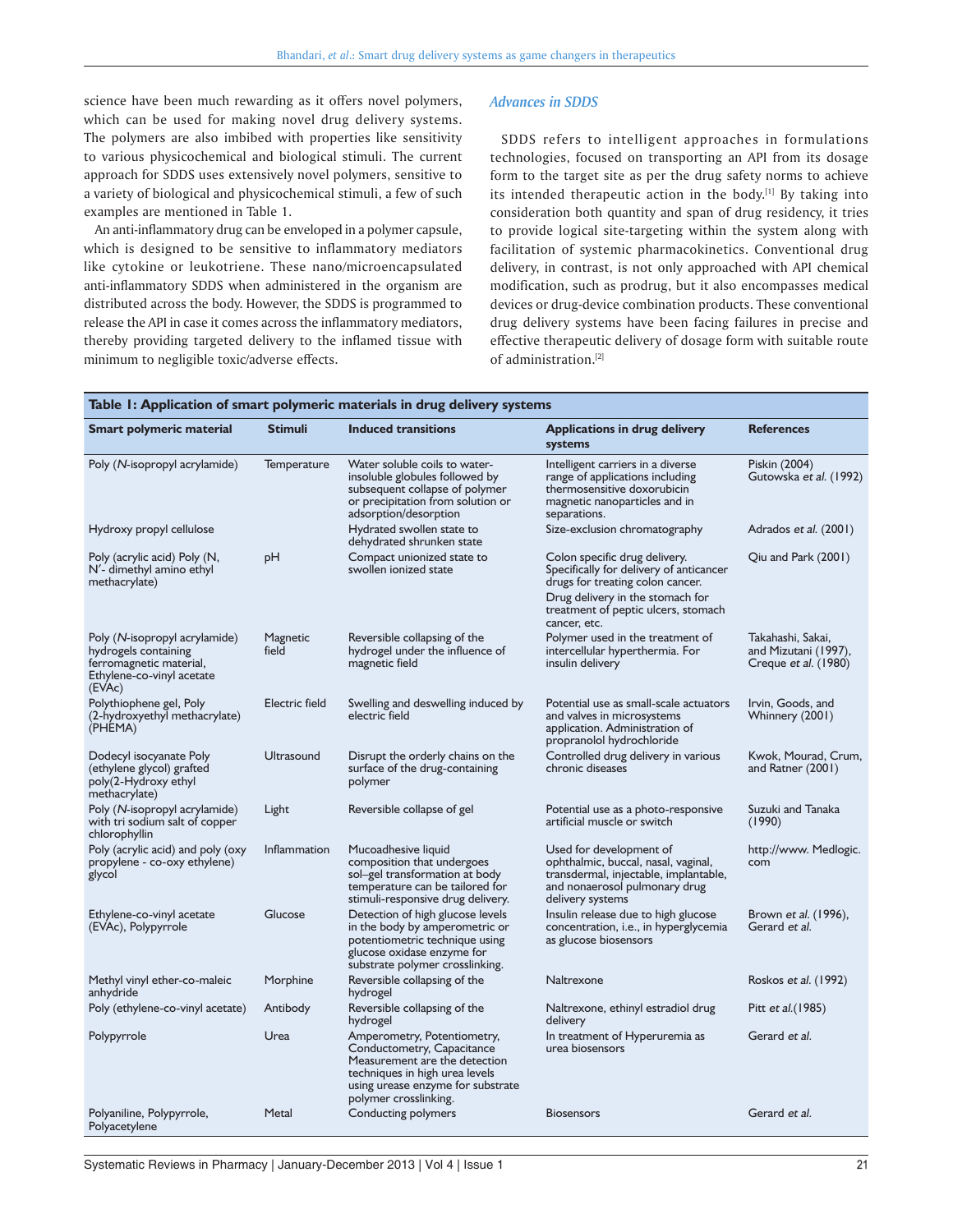The modification of the drug release profile, absorption, distribution, and elimination by the drug delivery technologies helps in facilitating not only the product safety and effectiveness but in turn also leads to patient suitability and compliance. The drug release from these systems mainly takes place by diffusion, degradation, swelling, and affinity-based mechanisms.[3] The noninvasive per oral, topical, transmucosal (nasal, buccal/sublingual, vaginal, ocular, and rectal) and inhalation routes are the most preferred routes of administration utilized by SDDS.<sup>[4]</sup> There are in general, many medications such as peptide and protein, antibody, vaccine, and gene-based drugs that cannot be delivered using these routes because of the drug's vulnerability to enzymatic degradation and low bioavailability problems due to molecular size and charge disputes. Therefore many protein and peptide drugs have to be administered by injection or a nano needle array. For example, many immunizations are based on the delivery of protein drugs and are often done by injection.

Current efforts in the spectrum of drug delivery involve the upgradation of targeted delivery, which delivers the drug only to the target area of the body (e.g., in cancerous tissues) and to provide sustained or controlled release of drug from the formulations over a period of time to provide effective therapy in patients. In order to achieve proficient targeted delivery, the designed system must be capable of escaping the host's defense mechanisms and reach its anticipated site of action.[5] Some of such effective sustained release formulations as SDDS include targeting liposomes, drug loaded biodegradable microspheres, stimuli responsive drug polymer conjugates, smart hydrogels, polymeric micellar particles, intelligent lipoprotein carriers, and nano carriers.

SDDS is dedicated to deliver the prescribed medicament to a patient in a manner that increases the concentration of the medication in the recognized vicinity of target sparing its release near nontargets. The objective of a SDDS is to confine the drug to the target, provide specific drug interaction with the diseased tissue and provide controlled release of the drug in the target site exclusively. In a conventional drug delivery system, API follows absorption distribution metabolism excretion (ADME) cycle, which begins with the absorption across a biological membrane, whereas in SDDS the API enclosed in polymer escapes this cycle. One of the advantages of SDDS is the declining frequency of dosage administration as it can be designed for control or sustained release. This can be beneficial in achieving the finest patient compliance with a consistent outcome of the drug effects, minimization of ADR, with reduced fluctuation in systemic drug levels. The SDDS are not popular as they are expensive in contrast to the conventional dosage forms. However, with evidence of pharmaco economics, the patient reported outcomes and health technology assessments, the justification for changing over the conventional dosage forms to SDDS can be furnished. The intention of SDDS is mainly to deliver a certain effective dose of a therapeutic agent for a prolonged period of time to a targeted diseased area within the body in order to maintain the required tissue and plasma drug levels in the body and evading any damage to the healthy tissue via the drug. For instance, the tissue-specific toxicity to the liver and spleen can be prevented by SDDS since it circumvents the host's defense mechanisms and prevents unnecessary buildup of the API in these organs. During the formulation of an effective SDDS, few design criteria must be taken into account such as the drug properties, ADRs, the route of administration, the delivery of the drug to a targeted site, and the disease.

There are various innovative drug delivery approaches tried so far, some of which include liposomes, polymeric micelles, lipoproteinbased carriers, nano-based carriers, and dendrimers. The major requirements of an ideal drug delivery approach are nonhazardous, biocompatible, biodegradable, and nonimmunogenic. The liposomes were the first to appear in the market as a SDDS in resolving the issue of Amphotericin B toxicity in combating systemic fungal infections. It was discovered that the manipulation of toxicity without compromise on efficacy is possible by SDDS. This above success has earned the niche position for liposomes as a popular and premier approach in resolving issue of drug delivery. They are simple to prepare, experiment, and utilize. Liposomes are not only nonhazardous, nonhemolytic, and nonimmunogenic but also biocompatible and biodegradable as well. They can be designed to avoid self-regulated body clearance mechanisms or enzymatic inactivation. The challenge faced by liposome is its poor shelf life due to its rapid washout from plasma by reticuloendothelial clearance, which brings down the duration of action. The intention of formulating the SDDS was mainly to treat the conditions, such as AIDS and cancer, in which the toxicity of the drug was limiting factor for application. For example, disease management of cancerous tumors in which the objective of the therapy is to discriminate between cancerous and the normal tissues. Due to numerous efforts across the world, on these lines of thought, the spectrum of approaches surfaced out utilizing innovative techniques and materials, with a specialized field collectively popular as SDDS.

#### *Models of smart drug delivery*

A complex chain of responses needs to be undergone by the smart drug polymeric system for their *in vivo* survival so that they can deliver and release the drug into the target cells. Compared with various approaches used to enhance the efficacy of chemotherapy, the use of stimuli responsive carrier systems that release the drug in response to changes in pH, glutathione concentration, or the presence of specific enzymes of cell organelles have proven to be the most effective approach. Nanoparticles and nanocapsules, which are stimuli responsive, have evoked great interest because of their high prospect for *in vivo* survival. These nanosized capsules on internalization are competent in shielding various drugs, storing and releasing them inside the cells.

In case of polyelectrolyte micelles, in response to added salt, the electrostatic forces keep these particle assemblies together. The cores of these weak polyelectrolytes micelles, laden with drugs and enzymes, comprise of pH-dependent particles, which become unsteady and release the drugs on changes in pH.<sup>[6]</sup>

Stimuli-responsive nanogels have become the recent promising drug delivery systems. The receptor-mediated endocytic pathways internalize pH sensitive nanogels to the target site. These nanogels possess an attribute of viruses to migrate from one cell to another, leaving remnants behind thereby possessing virus mimetic properties. These virus mimicking nanogels consist of a drug-loaded core bordered by a polyethylene oxide (PEO)–bovine serum albumin double shell that is ornamented with folate groups able to bind to the precise cell receptors. The nanoparticles swell and release drugs sequestered in the particle core in the acidic endosome. The virusmimetic nanogels, on internalization, enter the endosomes where they experience a pH-triggered volume expansion and simultaneous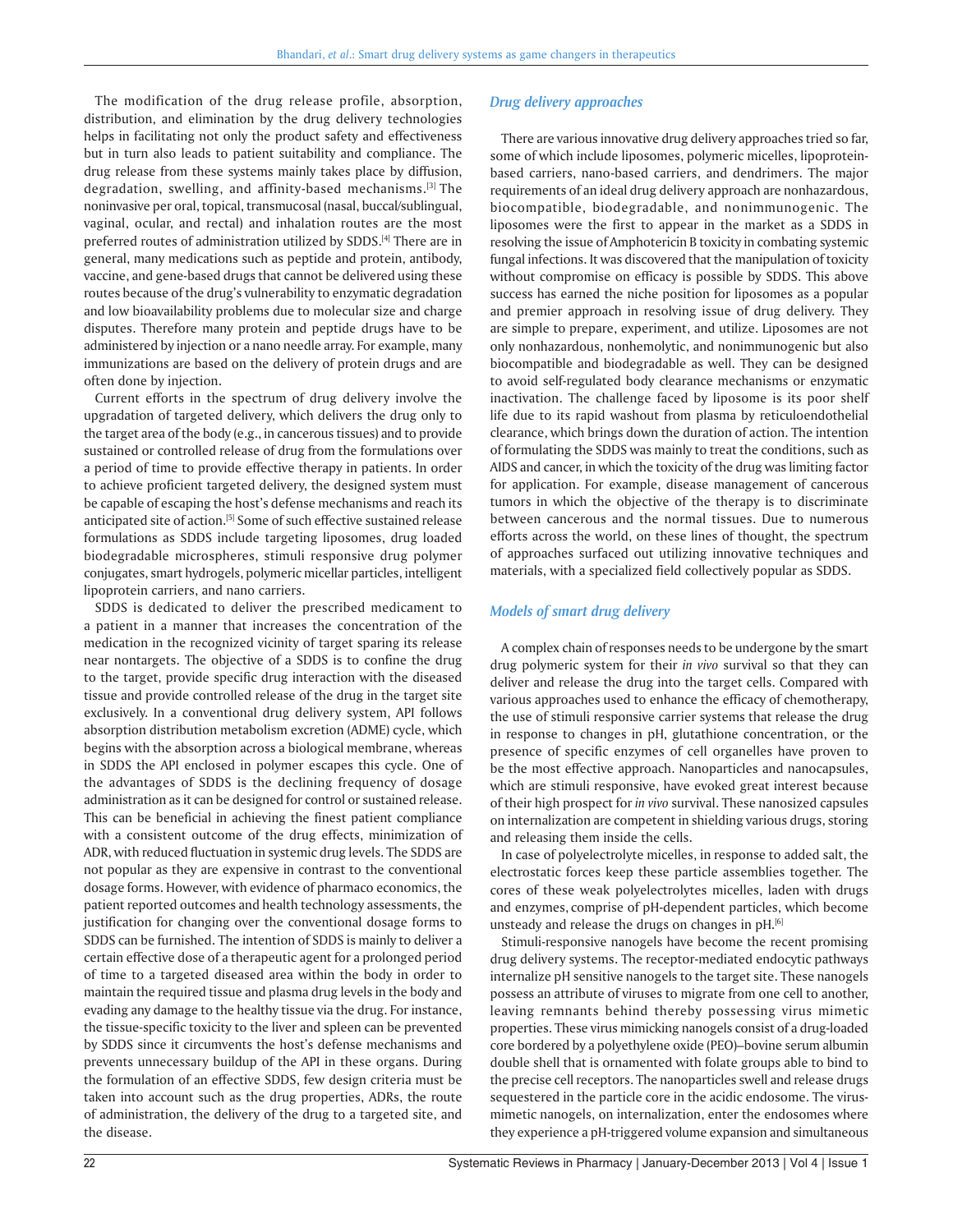release of the drug. However, the nanogels on swelling escape from the endosome after disrupting the endosomal membranes. The nanogels shrink back to their initial size when exposed to acidic pH and migrate to another cell similar to virus.

A considerable progress made in the field of smart drug-delivery systems has thereby been depicted by these models. After a considerable study in this regard, it has been found that, capsules and vesicles have higher stability than micelles and nanogels. This helps the former to show a much greater drug-loading capacity than the latter. The crosslinking of the polymers helps to regulate both mechanical and chemical stability.

## *Strategic advantages of smart polymers as intelligent drug delivery systems as improved drug delivery*

The wastage of API as a result of various mechanisms like firstpass effect is a major concern, which can be as high as 70-80% because of its metabolism. The drug metabolisms can also take place in lungs, intestine, and kidney. All cells are capable of metabolizing the molecules it comes across. In fact, only a fraction of administered drug is utilized for therapeutic action. As it is difficult to identify the target and release the API just sufficient to act, it is administered in such a large proportion after overlooking for the metabolic losses. The improved drug delivery is a hope to address the above issue by making a drug envelope and monitoring its release properties in the vicinity of the target. It will also help in saving the cost in case of very expensive APIs.

For example, Amphotericin B, when administered as a bare drug, needs to be given in high concentration and patients are subjected to toxicity. This is easily resolved by making an improved drug delivery system called liposomes.

#### *Thermo sensitive targeted liposomes*

The widespread applications of liposomes in drug delivery have been limited by its incompetent drug release, as a result of which thermo sensitive liposomes are designed so that the drug can be induced to release from the liposomes by mild hyperthermia. The thermo sensitive liposomes release the drug once exposed to temperature of 42°C. With this technology maximum drug accumulation in the tumor tissues is achieved to show targeted action and its rapid release can be triggered at the threshold temperature.<sup>[7]</sup>

#### *Thermo magnetic targeted drug delivery systems*

The drug can be released from the thermo magnetic liposomes by triggering the threshold magnetic hyperthermia. One such liposome is folate receptor targeted liposome, which gets triggered by threshold magnetic hyperthermia for the drug release. These formulated magneto liposomes demonstrate thermo sensitivity and tough responsiveness to magnetic fields, which helps to destroy the tumor cells exclusively in contrast to both commercially available preparation and nonmagnetic folate-targeted liposomes. Thermomagnetic liposomes of methotrexate shows improved and effective magnetic targeting and drug release when it gets triggered by threshold magnetic hyperthermia.<sup>[8]</sup>

Smart polymers have been found to have widespread applications in the biomedical field [Figure 1] such as delivery systems of therapeutic agents, tissue engineering scaffolds, cell culture supports, and bio separation devices. The flexibility and untapped potential of smart polymeric materials makes them one of the most remarkable ingredients in drug delivery formulations.

Magnetic field responsive nanoparticles have been extensively been used in the targeted drug delivery such as the usage of contrast agents in magnetic resonance imaging (MRI). These magnetic nanoparticles have successfully been used in the treatment of intercellular hyperthermia since they selectively destroy the tumor tissue under the influence of high-frequency magnetic fields.<sup>[8]</sup>

#### *Magnetic polymer beads used in targeted drug delivery*

The researchers have found magnetic polymer beads to be a unique asset in SDDS. The beads being highly susceptible to external magnetic field can be easily separated from other components of the mixture with the help of magnets. This forms the basis of various separation applications and thus validates its use in targeted drug delivery systems. The specific functional groups bind to the shell of beads, which makes the separation highly selective and specific. The beads can be concentrated exactly at the given site by applying an external field, which can be utilized specially in targeted delivery of anticancer drugs in treatment of cancerous tumors. The polymer beads can also be administered in hyperthermia therapy since they are responsive to high-frequency magnetic field. Magnetic field responsive nanoparticles have been extensively been used in the targeted drug delivery such as the usage of contrast agents in MRI. These magnetic nanoparticles have successfully been used in the treatment of intercellular hyperthermia since they selectively destroy the tumor tissue under the influence of high-frequency magnetic fields.<sup>[8]</sup>

#### *Smart polymers in gene delivery system*

Smart polymers show improved gene delivery to the myocardium and skeletal muscle cells. For example, the pluronic and di-(ethylene glycol) divinyl ether multiblock copolymers have been designed for sustained delivery of plasmid deoxyribonucleic acid (DNA) in *in vitro* as well as *in vivo*. The other benefits of smart polymers in gene delivery system include biodegradability and site specificity.[8]

Another innovative SDDS used in gene transfer is thermo responsive hydrogels. The DNA release into the surrounding muscle tissue is controlled by the three dimensional structure of hydrogel. The duration of gene expression is thereby enhanced by this controlled release of therapeutic gene. The hydrogel for gene transfer in the heart locally showing biodegradable and thermo responsive properties had recently been synthesized. A fourfold increment of this gene expression has been found compared with that of naked plasmid.[8]



**Figure 1:** Use of smart polymers in biotechnology and medicine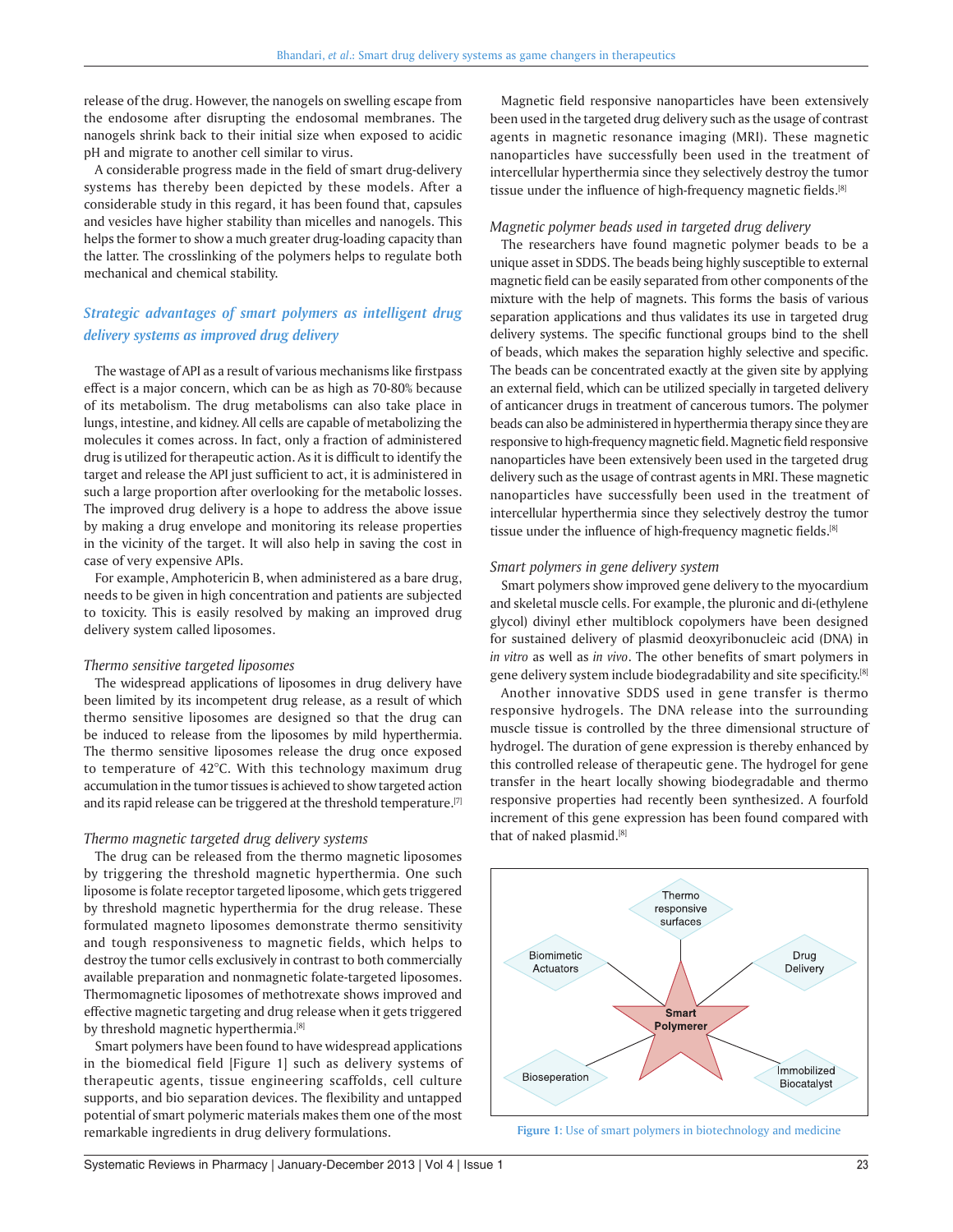#### *Immobilized biocatalysts*

Enzyme activity and substrate access to the enzyme molecule are significantly affected by the drastic variations in the polymer conformation caused by environmental changes in a solution or hydrogel comprising of covalently coupled enzyme and smart polymer. Immobilized biocatalysts utilize the idea of reversible transition between the soluble and insoluble states of smart polymers. An enzymatic reaction is catalyzed by biocatalyst in its solubilized state, which enables its application for insoluble or poorly soluble substrates hence proving advantageous. On completion of the reaction, the products are separated and the conditions are altered to precipitate the catalyst so that it can in turn be separated and reutilized in the next cycle, after redissolution.

#### *Application of smart polymers in biomimetic actuators*

Numerous attempts have been made for effective conversion of chemical energy into mechanical energy in living organisms.[9] Biomimetic actuators made from smart polymers are also capable of transforming chemical energy directly into mechanical work as seen in living organisms. The biomimetic actuators could be applied in future 'soft' machines that require more biological than mechanical principles. In contrast to biological systems, biomimetic actuators have an advantage of withstanding very unfriendly environments.

#### *Hydrogel beads as smart drug delivery [Figure 2]*

In immobilized enzyme containing smart hydrogels, the products of the enzymatic reaction between the substrate and the immobilized enzyme activates the gel's phase transition. This helps to translate the chemical signal such as presence of the substrate, into the environmental signal like pH change and then on into the mechanical signal, specifically shrinking or swelling of the smart gel. This idea can be utilized in drugdelivery systems where drug is liberated in response to a chemical signal. For example, insulin can be induced to release in response to increasing glucose concentration. In response to small changes in pH or temperature, the swelling or shrinking of smart hydrogel beads can be used successfully to control drug release, since the diffusion of the drug from the beads depends on the gel state.<sup>[10,11]</sup> On attachment of smart polymer onto a microcapsule wall<sup>[12]</sup> or a liposomal lipid bilayer,<sup>[13]</sup> there are conformational transitions of the polymer, which affects the integrity of the microcapsule or liposome and hence results in the regulated release of the drugs from the drug loaded microcapsule or liposome.



**Figure 2:** Response of a smart polymer to different stimuli that triggers drug delivery (Gupta *et al.*, 2002)

#### *Smart polymer grafted membranes in drug delivery*

Modification of the membrane's pores by grafting smart polymers onto them helps to control the membrane's permeability. A thermo responsive polymer grafted onto the surfaces endows the surface with considerable thermo responsive properties like being hydrophilic below the critical temperature of the polymer transition and being hydrophobic above it. For example, contact-angle measurements<sup>[14]</sup> and water absorbency<sup>[15]</sup> demonstrate that grafting the surface with poly (*N*-isopropyl acrylamide) results in changes in hydrophobicity. Successful HPLC separation of steroids[16,17] and drugs<sup>[18]</sup> was possible with thermo responsive hydrophobichydrophilic surfaces.

#### *Bio separation strategy of smart polymers in drug delivery*

The three stages of all bio separation processes are first, the target substance and impurities between two phases are preferentially partitioned; second, the separation of the stationary and mobile phase in a chromatographic column are being mechanically separated and finally, the target substance is being recovered from the enriched phase.[19,20]

## *Other advantages of smart polymers as intelligent drug delivery systems*

#### *Ease of manufacture and characterization*

Smart polymers used in SDDS are easy to manufacture and characterize and less expensive. They are strong, resilient, flexible, biocompatible, biodegradable, nonthrombogenic, easy shaping, and coloring. They have the capacity to maintain the drug stability of the drug delivery systems. They are good nutrient carriers as well.

#### *Management of toxicity*

One of the major drawbacks of administering the drug to the whole of the body is unnecessary exposure of the drug throughout the body with increasing risk of its toxicity and ADRs. The best way to circumvent is to make magic bullets, which can go and act on predetermined targets. With advances in polymer sciences and nanotechnology, designing intelligent SDDS, with objectives of targeted actions and thereby reduced toxicity has now become a reality.

By providing targeted action, this SDDS will ensure complete or nearly complete drug release to the predetermined diseased/ affected target site. This intention will thereby prevent the unnecessary drug release to other parts of the body thereby leading to negligible toxic effects as well as ADRs. Other advantages of using SDDS is that only a small dose of the drug will serve the purpose effectively thereby reducing dosage frequency, improving patient compliance, and minimizing the expenditure in case of expensive APIs.

For example, Amphotericin B, when administered as a bare drug needs to be given in high concentration and patients are subjected to toxicity. This is easily resolved by incorporating it in SDDS. These SDDS will release the drug completely to the affected area thereby relieving the patient of the disease symptoms with invariably less dosage frequency and reduced cost.

#### *Biodegradable smart polymers as drug delivery systems*

Smart polymers have a very good advantage of being biodegradable. Once it enters into the system after releasing the drug to which